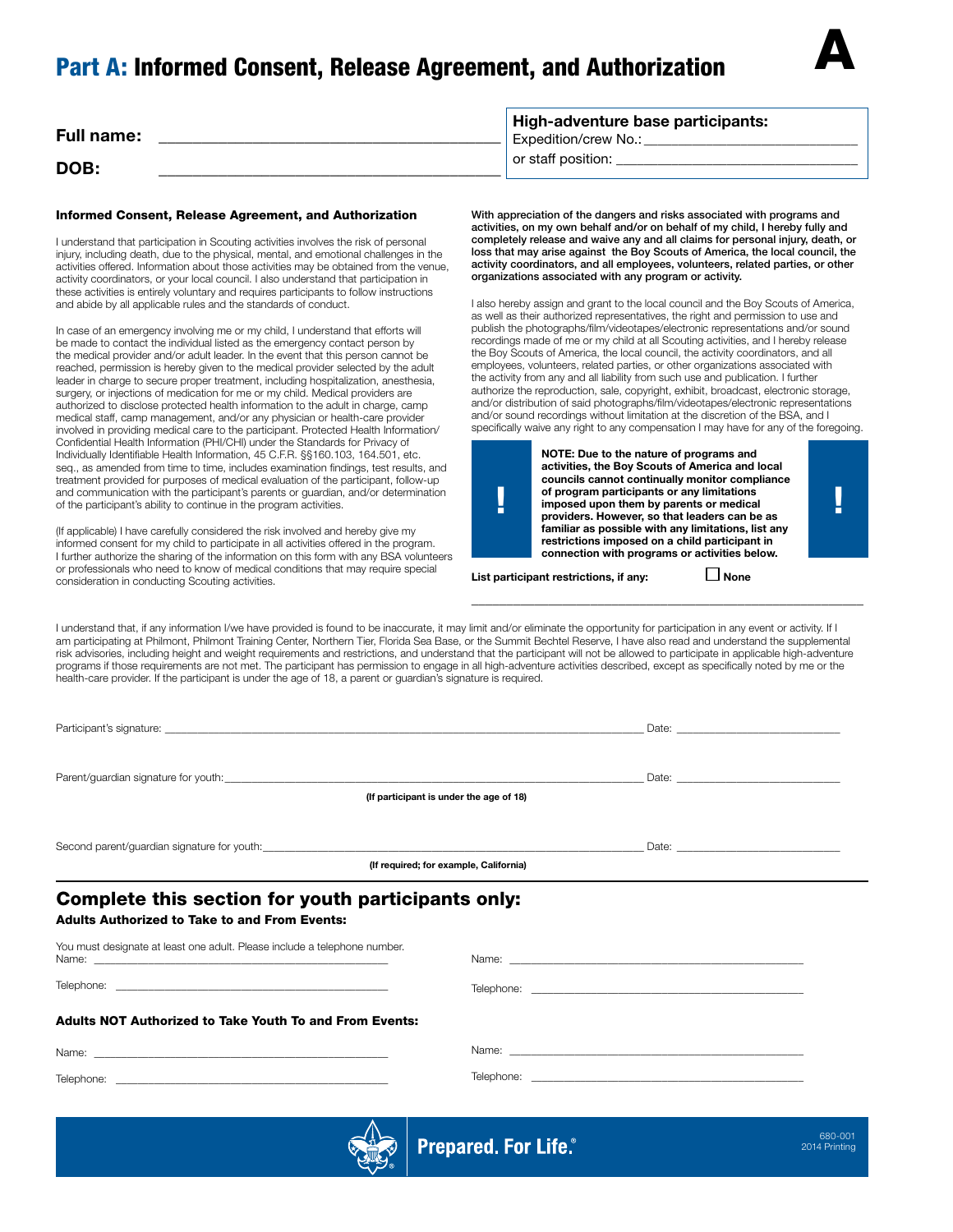# Part B: General Information/Health History

| DOB: |                                                | High-adventure base participants:<br>Expedition/crew No.: No.: Note that the set of the set of the set of the set of the set of the set of the set of the set of the set of the set of the set of the set of the set of the set of the set of the set of the set of |                                                                                                                                                                                                                                |  |  |
|------|------------------------------------------------|---------------------------------------------------------------------------------------------------------------------------------------------------------------------------------------------------------------------------------------------------------------------|--------------------------------------------------------------------------------------------------------------------------------------------------------------------------------------------------------------------------------|--|--|
|      |                                                |                                                                                                                                                                                                                                                                     |                                                                                                                                                                                                                                |  |  |
|      |                                                |                                                                                                                                                                                                                                                                     |                                                                                                                                                                                                                                |  |  |
|      |                                                |                                                                                                                                                                                                                                                                     |                                                                                                                                                                                                                                |  |  |
|      |                                                |                                                                                                                                                                                                                                                                     |                                                                                                                                                                                                                                |  |  |
|      |                                                |                                                                                                                                                                                                                                                                     |                                                                                                                                                                                                                                |  |  |
|      |                                                |                                                                                                                                                                                                                                                                     |                                                                                                                                                                                                                                |  |  |
|      | enter "none" above.                            |                                                                                                                                                                                                                                                                     | Please attach a photocopy of both sides of the insurance card. If you do not have medical insurance,                                                                                                                           |  |  |
|      | In case of emergency, notify the person below: |                                                                                                                                                                                                                                                                     |                                                                                                                                                                                                                                |  |  |
|      |                                                |                                                                                                                                                                                                                                                                     | Name: Name and the state of the state of the state of the state of the state of the state of the state of the state of the state of the state of the state of the state of the state of the state of the state of the state of |  |  |
|      |                                                |                                                                                                                                                                                                                                                                     |                                                                                                                                                                                                                                |  |  |

Alternate contact name: \_\_\_\_\_\_\_\_\_\_\_\_\_\_\_\_\_\_\_\_\_\_\_\_\_\_\_\_\_\_\_\_\_\_\_\_\_\_\_\_\_\_\_\_\_\_\_\_\_\_\_\_\_\_\_\_\_\_\_\_ Alternate's phone: \_\_\_\_\_\_\_\_\_\_\_\_\_\_\_\_\_\_\_\_\_\_\_\_\_\_\_\_\_\_\_\_\_\_\_\_\_\_\_\_\_\_\_\_\_\_

**Health History**<br>Do you currently have or have you ever been treated for any of the following?

| <b>Yes</b> | <b>No</b> | <b>Condition</b>                                                                                                                                                          | <b>Explain</b>                                           |
|------------|-----------|---------------------------------------------------------------------------------------------------------------------------------------------------------------------------|----------------------------------------------------------|
|            |           | <b>Diabetes</b>                                                                                                                                                           | Last HbA1c percentage and date:                          |
|            |           | Hypertension (high blood pressure)                                                                                                                                        |                                                          |
|            |           | Adult or congenital heart disease/heart attack/chest pain<br>(angina)/heart murmur/coronary artery disease. Any heart<br>surgery or procedure. Explain all "yes" answers. |                                                          |
|            |           | Family history of heart disease or any sudden heart-<br>related death of a family member before age 50.                                                                   |                                                          |
|            |           | Stroke/TIA                                                                                                                                                                |                                                          |
|            |           | Asthma                                                                                                                                                                    | Last attack date:                                        |
|            |           | Lung/respiratory disease                                                                                                                                                  |                                                          |
|            |           | COPD                                                                                                                                                                      |                                                          |
|            |           | Ear/eyes/nose/sinus problems                                                                                                                                              |                                                          |
|            |           | Muscular/skeletal condition/muscle or bone issues                                                                                                                         |                                                          |
|            |           | Head injury/concussion                                                                                                                                                    |                                                          |
|            |           | Altitude sickness                                                                                                                                                         |                                                          |
|            |           | Psychiatric/psychological or emotional difficulties                                                                                                                       |                                                          |
|            |           | Behavioral/neurological disorders                                                                                                                                         |                                                          |
|            |           | Blood disorders/sickle cell disease                                                                                                                                       |                                                          |
|            |           | Fainting spells and dizziness                                                                                                                                             |                                                          |
|            |           | Kidney disease                                                                                                                                                            |                                                          |
|            |           | Seizures                                                                                                                                                                  | Last seizure date:                                       |
|            |           | Abdominal/stomach/digestive problems                                                                                                                                      |                                                          |
|            |           | Thyroid disease                                                                                                                                                           |                                                          |
|            |           | Excessive fatigue                                                                                                                                                         |                                                          |
|            |           | Obstructive sleep apnea/sleep disorders                                                                                                                                   | CPAP: Yes□ No□                                           |
|            |           | List all surgeries and hospitalizations                                                                                                                                   | Last surgery date:                                       |
|            |           | List any other medical conditions not covered above                                                                                                                       |                                                          |
|            |           |                                                                                                                                                                           | 680-001<br><b>Prepared. For Life.</b> ®<br>2014 Printing |

**READ**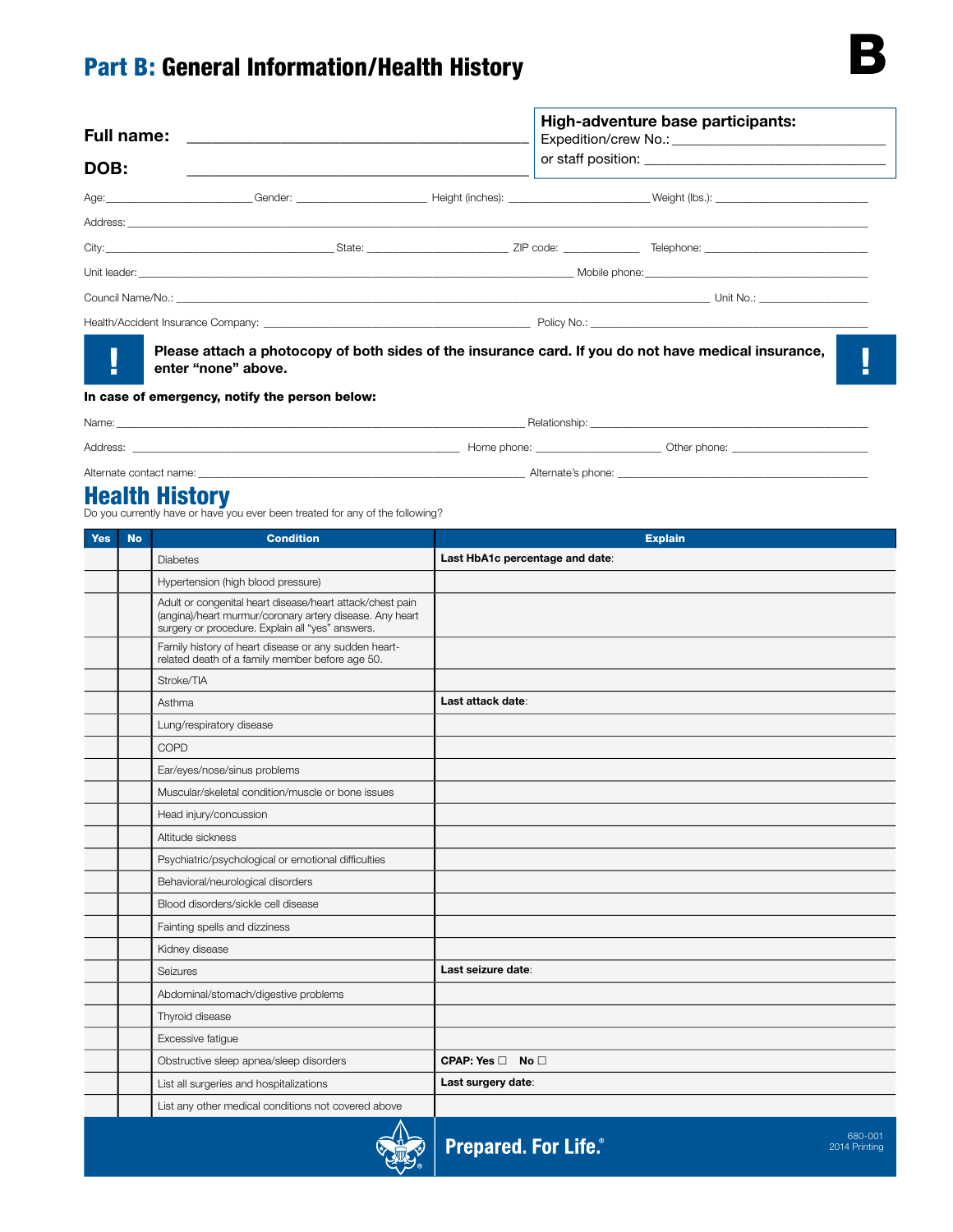| <b>Full name:</b> | High-adventure base participants:<br>Expedition/crew No.: |
|-------------------|-----------------------------------------------------------|
| DOB:              | or staff position:                                        |

## Allergies/Medications

Are you allergic to or do you have any adverse reaction to any of the following?

|  | <b>Yes</b> No Allergies or Reactions | <b>Explain</b> |  | Yes No Allergies or Reactions | <b>Explain</b> |
|--|--------------------------------------|----------------|--|-------------------------------|----------------|
|  | Medication                           |                |  | Plants                        |                |
|  | Food                                 |                |  | Insect bites/stings           |                |

**List all medications currently used, including any over-the-counter medications.**

## **CHECK HERE IF NO MEDICATIONS ARE ROUTINELY TAKEN. IF ADDITIONAL SPACE IS NEEDED, PLEASE**

# **INDICATE ON A SEPARATE SHEET AND ATTACH.**

| <b>Medication</b> | <b>Dose</b> | Frequency | Reason |
|-------------------|-------------|-----------|--------|
|                   |             |           |        |
|                   |             |           |        |
|                   |             |           |        |
|                   |             |           |        |
|                   |             |           |        |
|                   |             |           |        |

 $\Box$  YES  $\Box$  NO Non-prescription medication administration is authorized with these exceptions:

Administration of the above medications is approved for youth by:

**Parent/guardian signature MD/DO, NP, or PA signature (if your state requires signature)**

**Bring enough medications in sufficient quantities and in the original containers. Make sure that they are NOT expired, including inhalers and EpiPens. You SHOULD NOT STOP taking any maintenance**  $\begin{bmatrix} 1 & 1 \\ 0 & 1 \end{bmatrix}$ 

\_\_\_\_\_\_\_\_\_\_\_\_\_\_\_\_\_\_\_\_\_\_\_\_\_\_\_\_\_\_\_\_\_\_\_\_\_\_\_\_\_\_\_\_\_\_\_\_\_\_\_\_\_\_\_\_\_\_\_\_\_\_\_\_\_\_\_\_\_\_\_ / \_\_\_\_\_\_\_\_\_\_\_\_\_\_\_\_\_\_\_\_\_\_\_\_\_\_\_\_\_\_\_\_\_\_\_\_\_\_\_\_\_\_\_\_\_\_\_\_\_\_\_\_\_\_\_\_\_\_\_\_\_\_\_\_\_\_\_\_\_\_\_

B

# Immunization

The following immunizations are recommended by the BSA. Tetanus immunization is required and must have been received within the last 10 years. If you had the disease, check the disease column and list the date. If immunized, check yes and provide the year received.

| <b>Yes</b> | <b>No</b> | <b>Had Disease</b> | <b>Immunization</b>                        | Date(s) | Please list any additional information<br>about your medical history: |
|------------|-----------|--------------------|--------------------------------------------|---------|-----------------------------------------------------------------------|
|            |           |                    | Tetanus                                    |         |                                                                       |
|            |           |                    | Pertussis                                  |         |                                                                       |
|            |           |                    | Diphtheria                                 |         |                                                                       |
|            |           |                    | Measles/mumps/rubella                      |         |                                                                       |
|            |           |                    | Polio                                      |         |                                                                       |
|            |           |                    | Chicken Pox                                |         | DO NOT WRITE IN THIS BOX<br>Review for camp or special activity.      |
|            |           |                    | <b>Hepatitis A</b>                         |         |                                                                       |
|            |           |                    | <b>Hepatitis B</b>                         |         |                                                                       |
|            |           |                    | Meningitis                                 |         | Further approval required: Yes No                                     |
|            |           |                    | Influenza                                  |         |                                                                       |
|            |           |                    | Other (i.e., HIB)                          |         |                                                                       |
|            |           |                    | Exemption to immunizations (form required) |         |                                                                       |